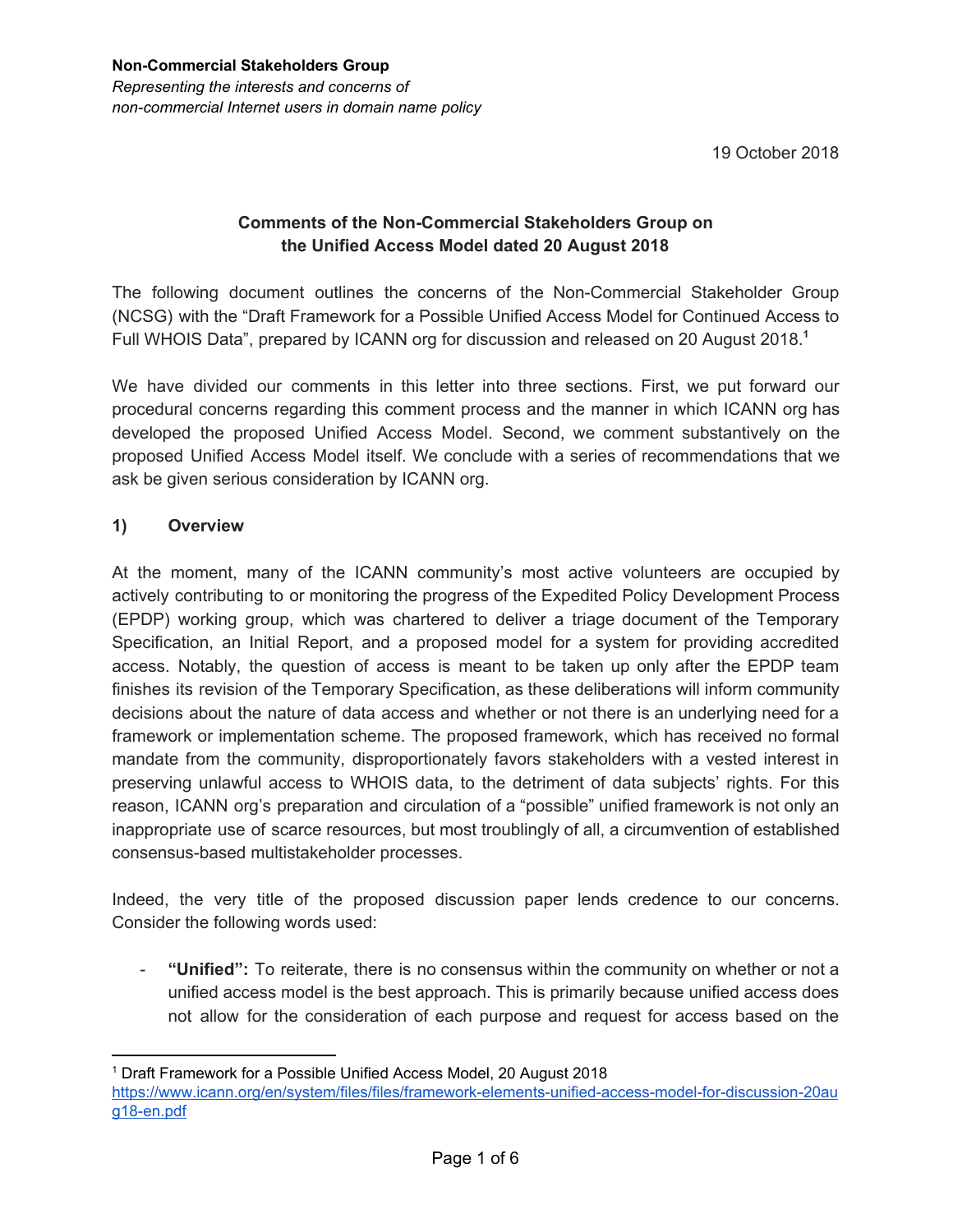GDPR's requisite principle of data minimization. Moreover, it is not clear whether the access model needs to be global or to vary by jurisdiction. As such, the NCSG rejects ICANN org's preemptive and premature use of this term.

- **"Continued Access"** The NCSG fundamentally disagrees with the premise of third party actors having continued access to full WHOIS data. As we have indicated in previous communications with ICANN org, such access is (and has been) illegal, flouting data subjects rights and ignoring the risks posed to registrants by allowing commercial actors to harvest their data. In the wake of numerous high-profile scandals resulting from corporate mismanagement of user data, ICANN org minimizes these concerns to its own peril.
- "**to Full WHOIS Data."** Sustained references to "WHOIS data" are loaded and unhelpful, as they perpetuate the concept of a public directory. New protocols, notably RDAP, are capable of delivering fine-tuned access for specific requests in accordance with the proportionality and data limitation principles which bound compliance with GDPR. It is this registration data that should be discussed at present. Even if the EPDP comes to the conclusion that a public directory is necessary, such a directory will bear little resemblance to the unlawful WHOIS directory of the past. Thus, framings premised on Full WHOIS Data must be abandoned.
- **"For discussion."** By informally launching a "discussion" on a topic that falls squarely under the purview of the GNSO, ICANN org has initiated a parallel process that only serves to weaken and undermine the ongoing GNSO policy development process. Managing the personal data of registrants around the world is one of the most important policy debates that has ever been fought out in this transnational, multistakeholder organization. Certain parts of the community (GAC, SSAC, and ALAC) have thereby been granted extraordinary input into the GNSO's decision-making process. This deviation from community norms should not result in an elimination of established process altogether. If ICANN org is seen to be thwarting process and yielding to the clamoring of state and market actors seeking unfettered access to personal data, it threatens to destroy ICANN's legitimacy to set policy as a multistakeholder organization.

# **2) Section-Specific Comments**

#### **Section A: Introduction**

#### **The purpose of the Unified Access Model Document**

Once again, the community should first assess the need for and feasibility of a "unified access model" before trying to build one. This document should not be developed any further until such a community mandate has been conferred.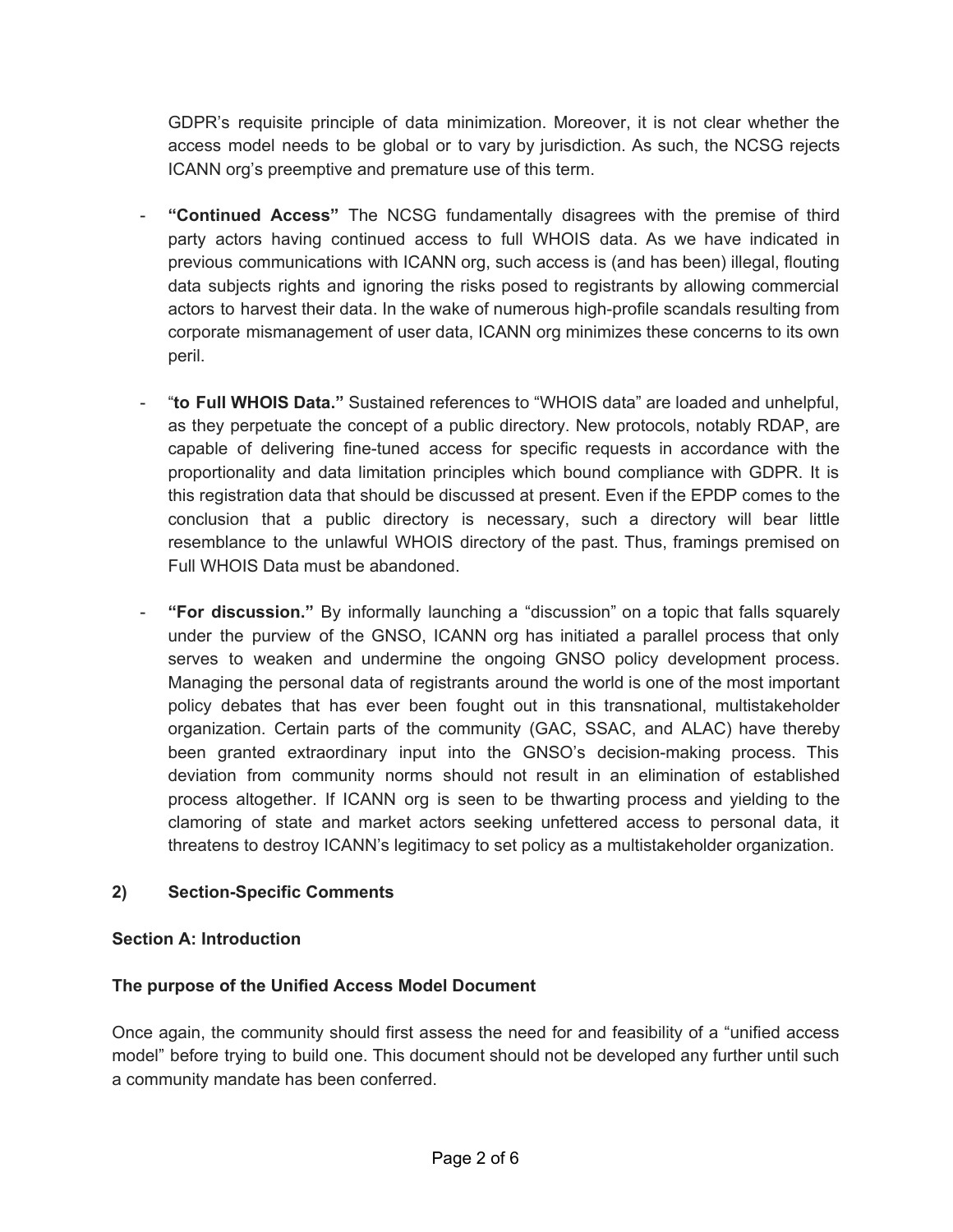#### **Section B: Summary of the Framework**

Section B discusses using Registration Data Access Protocol to manage requests for personal data the draft asserts:

"The access model discussed in this paper attempts to provide an alternative, uniform method beyond legal due process for registry operators and registrars to provide continued access to full WHOIS data for legitimate purposes, but recognizes that such an approach may prove to be challenging given the legal parameters of the GDPR, requiring the balancing of legitimate interests with the interests, rights, and freedoms of affected data subjects. Developing a unified approach for proportionate data processing consistent with the GDPR while minimizing the risk of unauthorized and unjustified processing will continue to require careful consideration and consultation with the relevant data protection authorities to develop a legally sustainable solution."

This paragraph seems to reveal intentions to push ahead with a WHOIS 2, despite recognizing its unlawfulness. In general, the suggested approach excludes the rights of data subjects and limits opportunities for various ICANN stakeholders, including registries and registrars (as long as legitimate third party interest is at stake) to have a say in the process. Instead, disproportionate influence is given to the GAC, which would determine eligible user groups and counsel ICANN on treatment of private parties, while also deciding on requirements for law enforcement authentication. Aside from lacking the expertise to accredit user groups, centralizing crucial decisions within one Advisory Committee opens the door to capture by parties that have an interest in mining, selling, and otherwise abusing access to personal data.

#### **Section C: Background**

Pages 4 and 5 of the document lay out the background on the importance of access to personal information of the domain name registrants. While the NCSG agrees that an access system should be in place at some point, the urgency of the matter portrayed by ICANN org is based on pressure from certain parts of the community: namely, third parties who do not have a direct relationship with the end-user or registrant. ICANN org appears to have considered only the comments from the parts of the community that have made use of historical access to the personal information of domain name registrants. However, letters lamenting lack of access do not create legitimate grounds for access to personal information. ICANN org must demonstrate community consensus on the dire urgency of immediate access to justify driving the unified access model outside of the GNSO policy development process.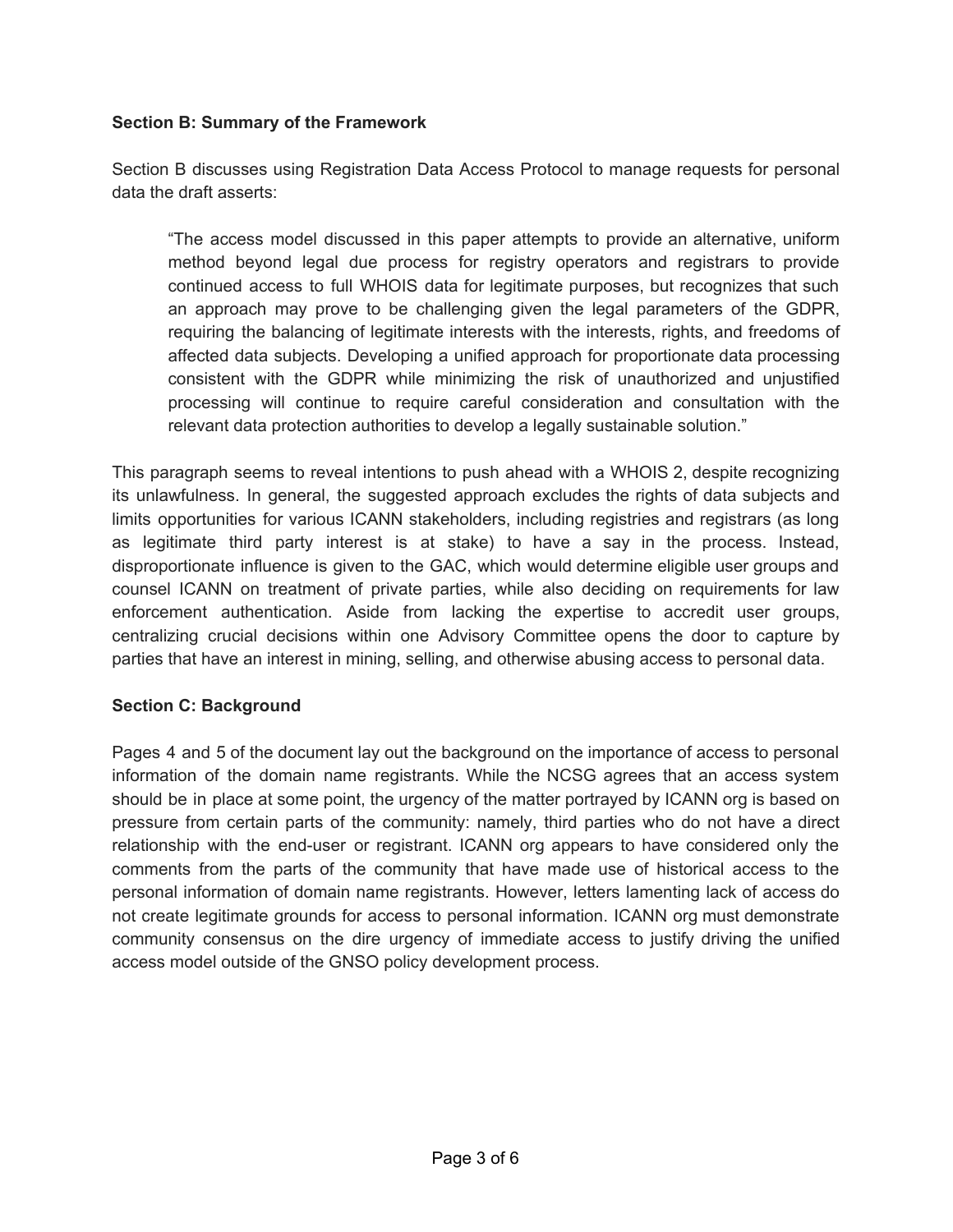Section C continues:

"Additionally, various parts of the community, including governments and European data protection authorities have called for community work to develop a unified approach for accessing non-public WHOIS data."

We think this is a flawed and selective interpretation of advice received from the DPAs. In the discussion document, a quote from the Article 29 Working Party is used to justify the statement above, disregarding that the very next lines goes on to say:

"It should also be clarified how access shall be limited in order to minimize risks of unauthorized access and use (e.g. by enabling access on the basis of specific queries only as opposed to bulk transfers and/or other restrictions on searches or reverse directory services, including mechanisms to restrict access to fields to what is necessary to achieve the legitimate purpose in question."<sup>2</sup>

In the same letter, the DPAs "welcome[d] the decision of ICANN to propose an interim model which involves layered access." Thus, it appears that the only advice from DPAs that ICANN org has accepted and reproduced are quotes that could be bent into support for unified access.

#### **Terms: Nonpublic WHOIS vs. Personal or sensitive information**

Non-public WHOIS data is the personal and sensitive information of domain name registrants. This data is protected under GDPR, which is why ICANN had to make it non-public earlier this year. We ask ICANN org and encourage the ICANN community to replace the term "non-public WHOIS" with "personal and/or sensitive data."

#### **3) Summary of Objections**

#### **The NCSG objects to an access model based on eligible user groups.**

The disclosure of the personal and sensitive data of domain name registrants to third parties must occur only in accordance with the legal grounds outlined in Articles 4 and 6 of the GDPR. Article 4 outlines the conditions within which data transfers are lawful, and Article 6 comprehensively lists the conditions under which the processing of personal data shall be lawful. In certain circumstances, the disclosure of this personal data may be justified under Article 6(1)(f) of the GDPR, which states the disclosure of data may be justified where:

### "...processing *is necessary for the purposes of the legitimate interests pursued by the controller or by a third party, except where such interests are overridden*

<sup>2</sup> <https://www.icann.org/en/system/files/correspondence/jelinek-to-marby-11apr18-en.pdf>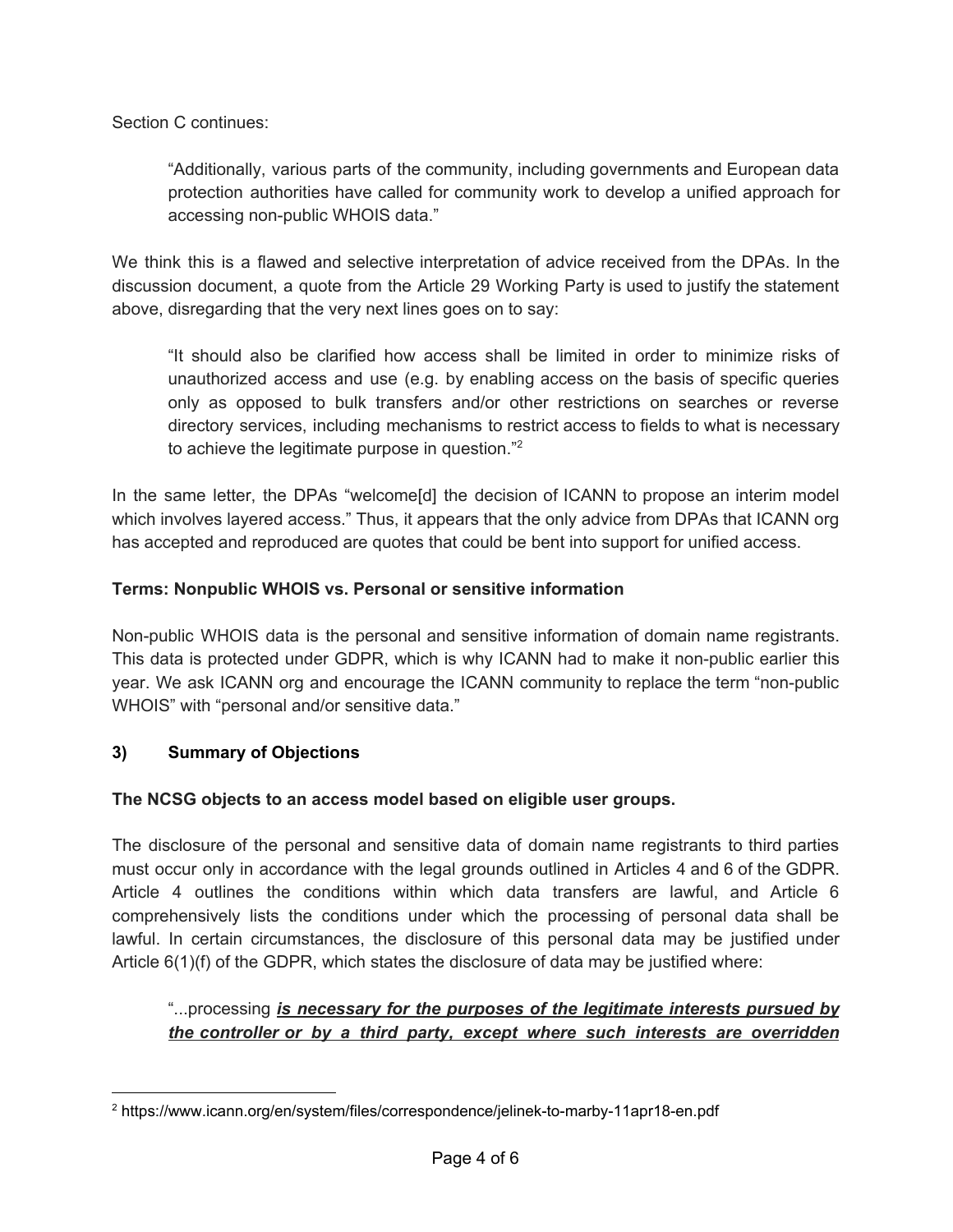# *by the interests or fundamental rights and freedoms of the data subject* which require protection of personal data..."

As the GDPR clearly states, third party interests in data processing must be balanced against the interests of the data subject. The personal rights of the data subject must be interpreted narrowly and on a case-by-case basis. In order to do so, each request has to be processed individually, based on strict criteria. User groups are too broad a categorization and do not allow for a narrow interpretation of legitimate interest. Our recommendation here is consistent with the advice that the Article 29 Working Party has previously offered:

"An interest must be sufficiently clearly articulated to allow the balancing test to be carried out against the interests and fundamental rights of the data subject. Moreover, the interest at stake must also be 'pursued by the controller'. This requires a real and present interest, something that corresponds with current activities or benefits that are expected in the very near future. In other words, *interests that are too vague or speculative will not be sufficient.*" 3

# **The NCSG objects to the GAC being responsible for defining the eligible parties with legitimate interest**

The problem with granting access based on eligible user groups is demonstrated right away when ICANN wants to describe how such eligibility should be determined. ICANN believes the GAC should determine such eligibility since public policy issues should be considered.<sup>4</sup> Unfortunately, the current composition of GAC does not allow this, and we believe they have neither the resources nor the expertise to be able to fulfill this role. While GAC in its communiques urge ICANN to come up with an access model to domain name registrants personal information, the Data Protection Authorities and the European Data Protection Board inform ICANN that there should be a clear distinction between various data processing activities and the respective purposes pursued by stakeholders and do not solely recommend access mechanisms should be in place. There are many more criteria that the EDPB has highlighted for ICANN in order to be compliant with GDPR.<sup>5</sup> GAC acknowledges the importance of compliance with GDPR but it has not acknowledged under what legal terms should this access be provided and does not have the expertise to do so because DPAs are not a part of GAC as opposed to law enforcement and consumer protection agencies.

**The NCSG objects to parties with legitimate interests establishing their own requirements for authentication.**

<sup>3</sup> Article 29 Data Protection Working Party: WP 2017, p. 24.

<sup>4</sup> See proposed access model dated 20 August 2018, p. 9.

<sup>&</sup>lt;sup>5</sup> [https://edpb.europa.eu/sites/edpb/files/files/news/icann\\_letter\\_en.pdf](https://edpb.europa.eu/sites/edpb/files/files/news/icann_letter_en.pdf)